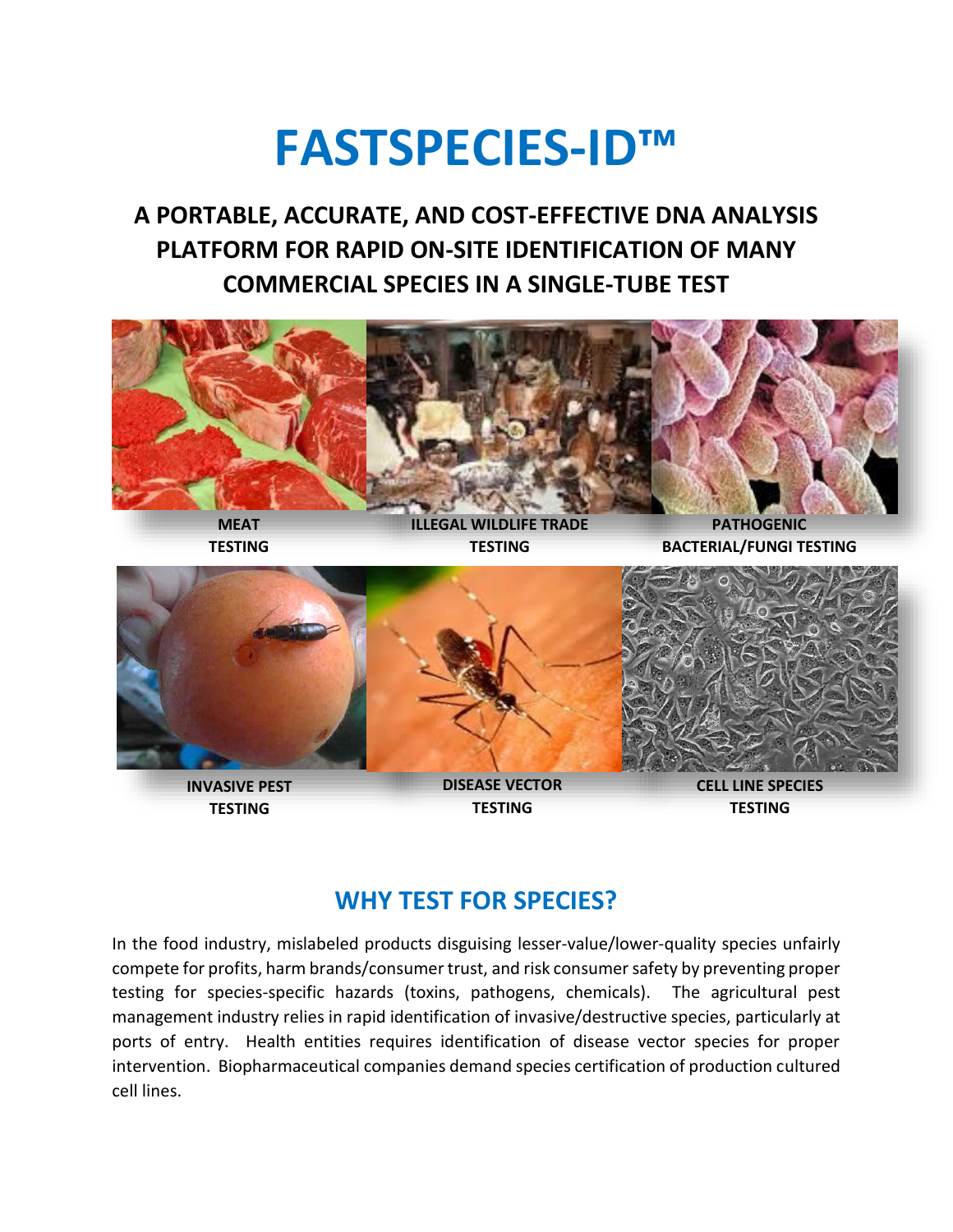## **TECHNOLOGY OPPORTUNITY**

- Species DNA identification relies on the sequence of standardized DNA segment as a molecular identification tag for most species on Earth (mitochondria COI DNA barcode for animals, 16SrDNA for bacteria). **But reading the DNA barcode sequence is costly, timeconsuming, and requires sending each sample out for sequencing**.
- Species-specific DNA tests are simpler and faster to do **but require separate tests for each species**.

•



### **THERMAGENIX'S SOLUTION**



#### **SIMPLE SAMPLE PREP**

• Specimens collected onsite are processed in a single step to release DNA.

• DNA is then added directly to the PCR reaction.

#### **REVOLUTIONARY DNA ANALYSIS**

• **High-Precision PCR** (HP-PCR) with **ThermaStop**™ generates large amounts of species-specific DNA target.

• Sets of strategically located **ON-OFF probe pairs** targeting the PCR products

convert species-specific DNA sequences into characteristic fluorescent signatures that are automatically compared to a cloud-based reference library for immediate species identification less than two hours.